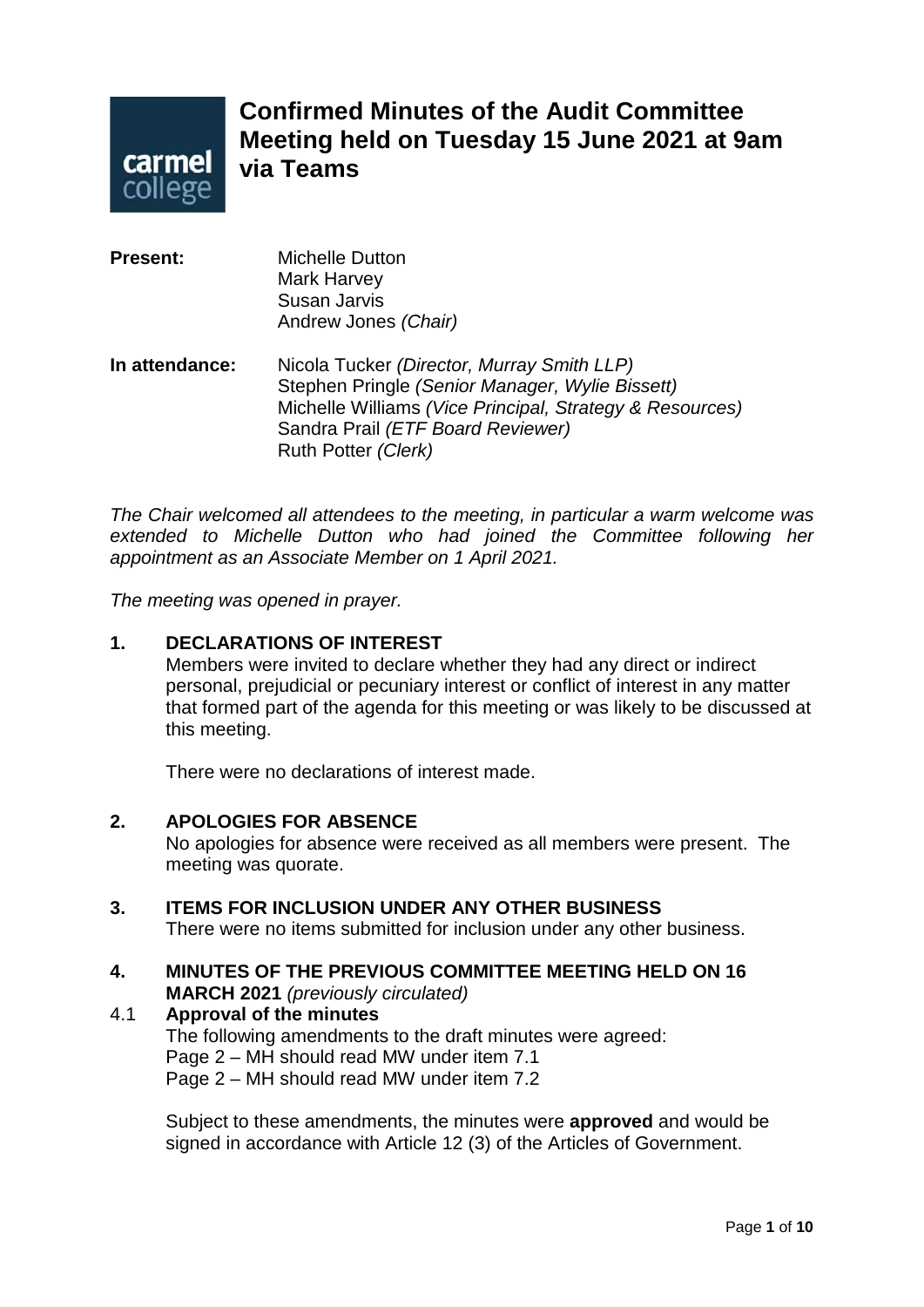The publication of the minutes was authorised in accordance with Article 13 of the Articles of Government.

# **5. MATTERS ARISING FROM THE MINUTES**

5.1 **To consider any matters arising from the minutes** *(previously circulated)* Minute 7.1 – Estates Management

Members were uncertain what this action related to and the Vice Principal agreed to consider further and, if necessary, report back to the next Committee meeting.

# Minute 9.1 – Procedure for complaints against the governing body, board members and the clerk

The Chair confirmed that the Archdiocese had indicated that there was no route for formal escalation to them. They had advised that the governors had collective responsibility for resolving issues in accordance with their own internal policies and procedures. The Chair suggested that the complaints policy must be reviewed to reflect this and would then be shared with the full governing body for consideration and approval.

#### **ACTION: Procedure for complaints against the governing body, board members and clerk to be reviewed in line with Archdiocese guidance and shared with FGB for consideration and approval.**

## **6. RISK MANAGEMENT**

#### 6.1 **Review of the Risk Register and Risk Management Action Plan**  *(previously circulated)*

The Vice Principal highlighted the following information in her report:

- The Risk Register was derived from the College's strategic aims with consideration given to the key risks associated with those aims.
- The Register was managed on an operational basis by the Corporate Management Team (CMT)*.*
- The full Risk Register for 2020/21 had been considered by CMT, in its capacity as the Risk Management Team.
- Contingent risks arising from the priority list included: (i) successfully managing the college through the pandemic; (ii) maintaining financial stability.
- The Vice Principal explained that there were currently no risks considered to be significant due to the College's success so far in managing activities through the pandemic and securing a good level of financial health.

The Committee commended the CMT on successfully managing the College through a particularly challenging year due to the Covid-19 pandemic.

The Committee **approved** the Risk Management Action Plan.

# **7. COLLEGE MANAGEMENT REPORT**

7.1 **College update on previous recommendations and actions taken**  *(previously circulated)*

The Vice Principal provided comprehensive progress reports on all the recommendations made by the Internal Auditors in respect of previous audits.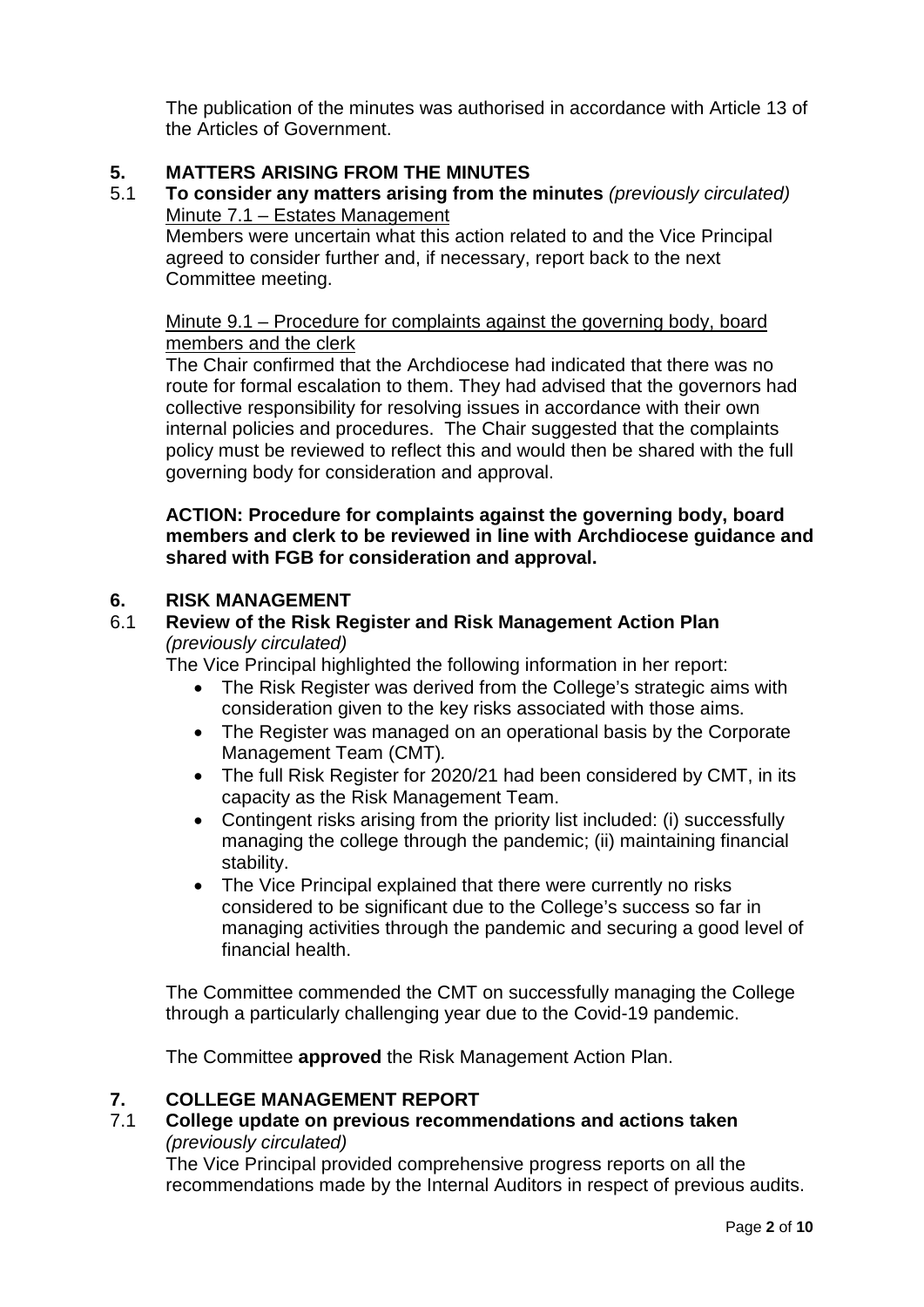The reports and associated commentary confirmed that the College had demonstrated very good progress in implementing the approved recommendations from previous audits.

The Vice Principal highlighted the following points:

- Estates Management Ref. 4, Completion of Statutory Inspections all statutory inspections other than that for gym equipment had been completed. The inspection of gym equipment had been postponed to August 2021 in line with the planned re-opening of the gym.
- Estates Management Ref. 5, Asset Management System SFG 20 system that would schedule and allow accurate monitoring of all servicing and maintenance contracts would be implemented in August 2021. A survey of all job logs would take place over a period of four months and this data would inform the development of a set of Estates KPIs.
- Estates Management Ref. 6, Maintenance Action Plan The SFG 20 system combined with a planned maintenance survey taking place over the next few weeks, would inform the development of the maintenance action plan.

The Committee **noted** the contents of the report.

## **8. REPORTS FROM INTERNAL AUDITORS**

#### 8.1 **Corporate Governance Review** *(previously circulated)*

Stephen Pringle presented this report and outlined the purpose of the review which was to provide assurance to the Governing Body, via the Audit Committee, that the College's corporate governance arrangements were adequate and represented good practice. The scope of the review – which was unlimited – was outlined and it was explained that the Internal Audit Team responsible for this review had conducted discussions with relevant staff and governors, reviewed governance documentation and undertaken sample testing.

A total of six recommendations had been raised: two medium priority and four low priority. The medium priority recommendations related to governor DBS checks and the governance pages of the College website. There was also a number of areas of good practice highlighted within the report. The Internal Audit opinion stated that taking account of the issues identified, the Governing Body can take substantial assurance on the corporate governance arrangements in place at the College.

The Chair confirmed that he had met with the Internal Audit Team as part of its review.

The Vice Principal secured the Committee's agreement to liaise with the Clerk in order to ensure all management actions were completed.

The Committee:

- **Noted** the contents of the report.
- **Approved** the recommendations contained therein.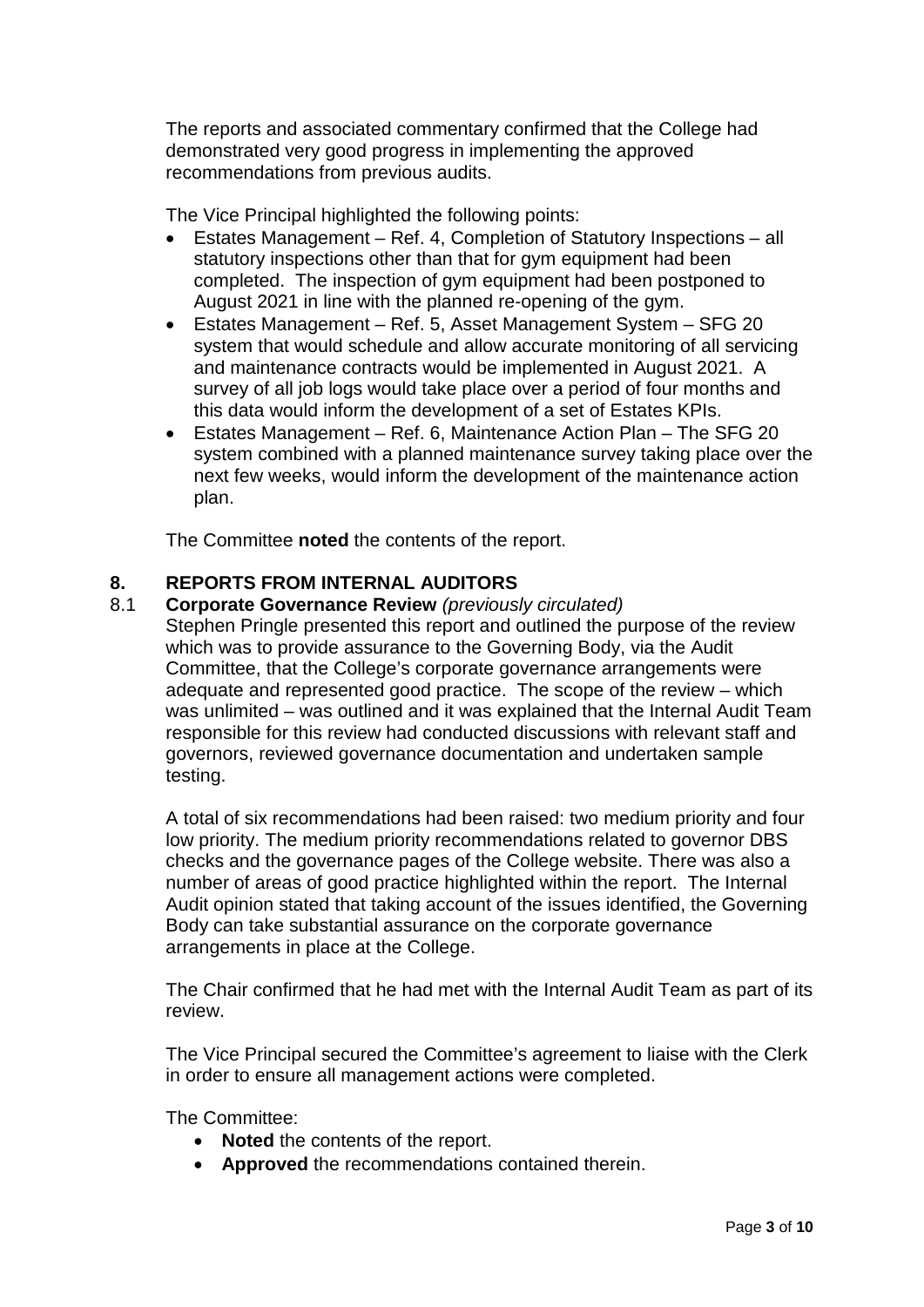# 8.2 **Student Experience** *(previously circulated)*

Stephen Pringle presented this report and outlined the purpose of this review which was to ensure that the mechanisms in place at the College were delivering a positive experience to its students. The scope of the review was outlined and it was explained that the Internal Audit Team had considered the enrolment process, course delivery, feedback mechanisms and communications arrangements.

A total of one low priority recommendation had been raised regarding an update to the College website to include information relating to student experience. There was also a number of areas of good practice highlighted within the report. The Internal Audit opinion stated that taking account of the issue identified, the Governing Body can take strong assurance that there are mechanisms in place at the College to deliver a positive experience to students.

The Vice Principal reported that the website recommendation had subsequently been implemented.

The Committee:

- **Noted** the contents of the report.
- **Approved** the recommendations contained therein.

#### 8.3 **Annual Follow Up Report** *(previously circulated)*

Stephen Pringle explained that the Internal Audit follow up work was designed to provide the Audit Committee with assurance that the previous year's internal audit recommendations had been implemented in line with expected timescales. He went on to report that there had been six recommendations from 2019/20 and all of these had been fully implemented. The Internal Audit opinion stated that the Governing Body could take strong assurance that the College had made appropriate efforts to implement previous recommendations.

The Chair thanked Stephen Pringle for this report and sought confirmation that Wylie Bisset undertook no other work for the College other than the Internal Audit service. This was confirmed by Stephen Pringle who further advised that should there be any management actions arising from any other independent reviews of the College's activity – for example, the external audit service – those organisations would follow these up and they did not fall within the remit of the Internal Audit follow up work.

The Committee **noted** the contents of the report.

# **9. REPORTS FROM MURRAY SMITH LLP EXTERNAL AUDITORS**

#### 9.1 **Audit Strategy Memorandum Year Ended 31 July 2021** *(previously circulated)*

The Committee considered the document prepared by Murray Smith LLP that had previously been circulated. The external auditor confirmed that the audit approach would encompass:

- audit report on the financial statements
- audit report on the regularity audit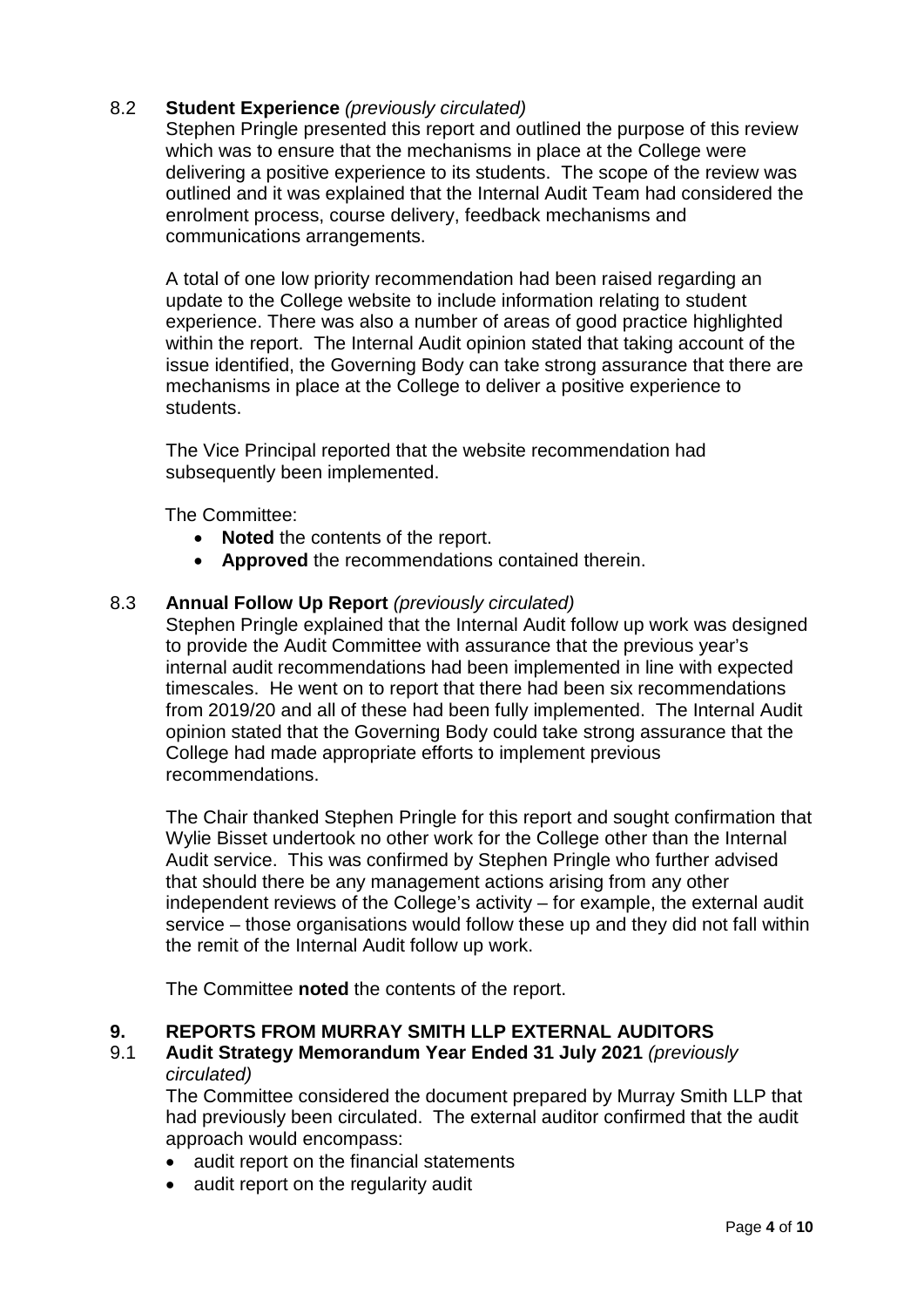- audit highlights and management letter
- audit report on Teachers' Pension Agency return (completed in May 2021).

It was confirmed that the external auditors had assessed the College's financial systems as low risk.

The audit approach this year would devote more time to testing procedures and systems in light of the Covid-19 pandemic.

Key audit risks had been identified as followed:

- capital expenditure and fixed assets
- expenditure and value for money
- income
- payroll
- accruals and prepayments.

The proposed timetable for this work was presented to the Committee and the external auditor confirmed that they did not anticipate any difficulties in adhering to this plan.

The Committee **noted** the contents of the report.

#### 9.2 **ESFA Income** *(previously circulated)*

The external auditor reported a change to the Post-16 Audit Code of Practice that removed the reliance auditors could place on the ESFA funding statements to support the income figures included in College financial statements. As a result, the external auditors would now be required to carry out their own work on the College's ESFA income. It was reported that Murray Smith LLP had attended a recent ESFA auditors' forum meeting at which the following points were confirmed:

- two days audit work is anticipated for this additional area
- guidance would be issued in July 2021 to support this area of work
- training for external auditors had been scheduled in early July that would provide more detailed information on the level of additional testing and review required
- following this training, the external auditors would adapt their audit plan accordingly and notify the Vice Principal (Strategy & Resources).

The Vice Principal queried whether any reliance would be placed on the previous year's internal audit report which included student records. The external auditor advised that this may be considered but additional testing would be required.

The Committee:

- **Noted** the contents of the Murray Smith LLP letter dated 12 May 2021 regarding ESFA income.
- **Approved** the proposed increase in the scope of the external audit service and the additional costs as outlined in the letter.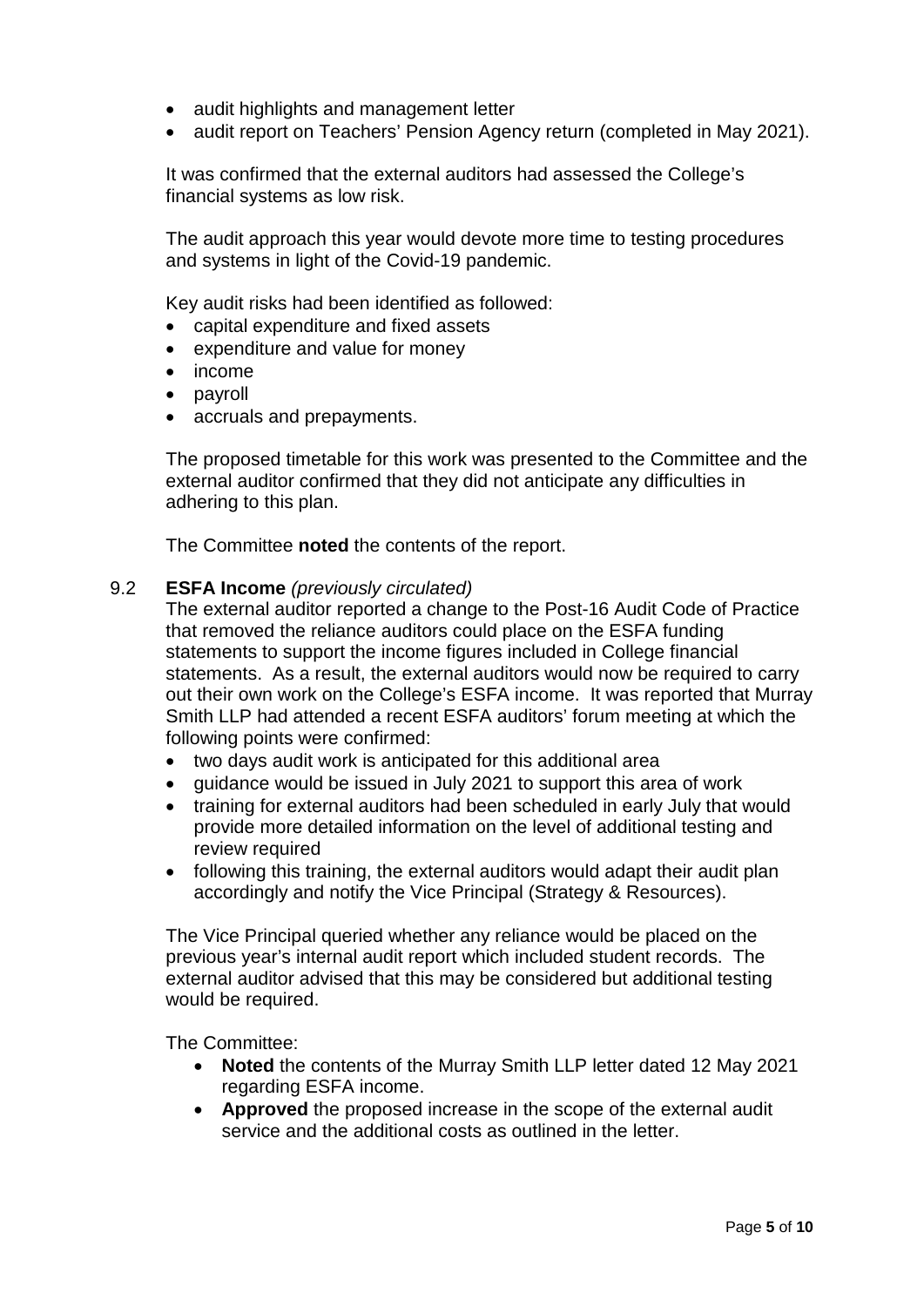# **10. SECTOR UPDATE**<br>**10.1 Presentation by the**

## 10.1 **Presentation by the External Auditor** *(verbal report)*

The external auditor highlighted the changes to the Post-16 Audit Code of Practice, which included:

- removing the reliance on ESFA funding statements to support the income figures contained within the financial statements
- a requirement for the external auditors to present their findings annually to the board of governors – a solution for this may involve the Chair of Governors attending the Audit Committee at which this presentation takes place.

The Committee thanked the external auditor for her update and noted that the changes to the Post-16 Audit Code of Practice would be considered further under item 13.1.

#### **11. ANNUAL REVIEWS**

11.1 **Section 8 of the Financial Regulations 2021 – Fraud and Corruption Policy, section 5.13** *(previously circulated)*

In compliance with this policy, the Vice Principal (Strategy & Resources) reported that there had been no instances of fraud discovered during the preceding twelve months. Subsequently, a nil report was submitted to the Committee.

The Committee **noted** the contents of the report.

#### 11.2 **Section 9 of the Financial Regulations 2021 – Whistleblowing Policy, section 9.1** *(previously circulated)*

The Chair advised that no disclosures had been brought to the Audit Committee relating to alleged malpractice. Reference was made to an anonymous complaint that had been submitted to the ESFA, however this had not been raised directly with the College. Therefore, a nil report was submitted to the Committee in connection with the Whistleblowing Policy.

The Committee **noted** the contents of the report.

#### **12. ANNUAL AUDIT PLANS**

#### 12.1 **Proposed areas for internal audit** *(previously circulated)*

The Committee considered the Internal Audit Plan 2021-22 prepared by Wylie Bisset that had previously been circulated. The internal Auditor highlighted the following points:

- Internal auditors had been appointed by the College for a period of five years, up to 31 July 2024.
- Original audit needs assessment had been approved by Committee on the basis that it would be reviewed each year for suitability.
- The audit plan for 2021/22 included the following areas:
	- business continuity
	- risk management
	- online learning platform
	- strategic planning
	- follow up review.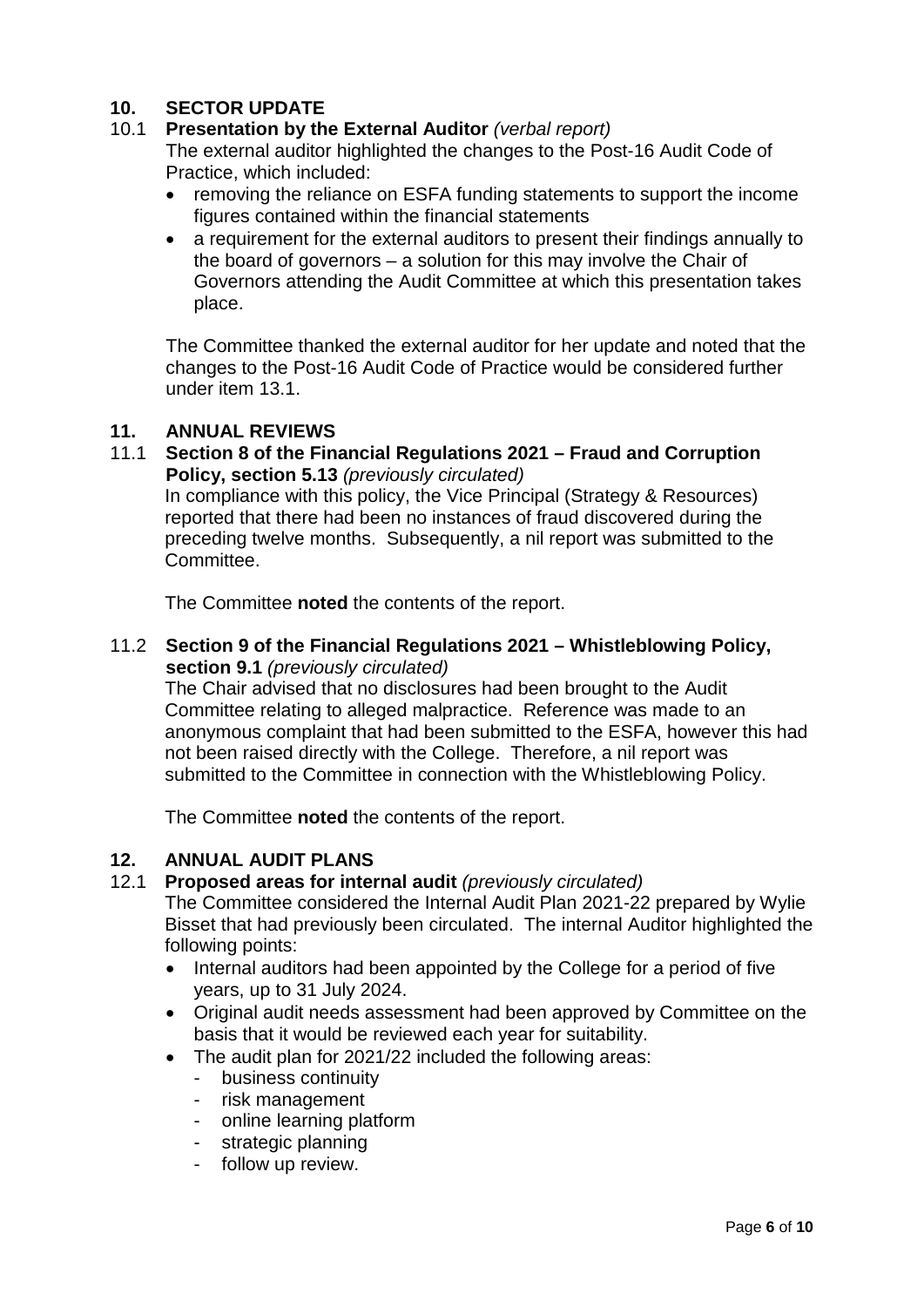• Two visits were planned for October 2021 (reporting to Audit Committee in November) and April 2022 (reporting to Audit Committee in June 2022).

The Committee:

- **Noted** the Internal Audit Plan 2021-22.
- **Approved** the Internal Audit Plan.
- **Recommended** to the full Governing Body that the College's strategic planning process be completed before the internal audit of strategic planning takes place in April 2022.

#### **ACTION – Chair to present the Committee's recommendation regarding timelines for completion of the College's strategic planning process to the Full Governing Body at its next meeting.**

#### 12.2 **Internal audit annual report** *(previously circulated)*

The Committee considered the Internal Audit 2020/21 Annual Report prepared by Wylie Bisset that had previously been circulated. The internal auditor highlighted the following points:

- The Internal Audit opinion was that the College had adequate and effective risk management, control and governance processes to manage its achievement of the College's objectives.
- The Internal Audit opinion was that the College had proper arrangements to promote and secure value for money.
- 20 days audit work had been completed as planned.
- Five medium priority recommendations and eight low priority recommendations had been raised in total.
- When benchmarked against similar colleges this number of recommendations was slightly higher than the average, however it was positive to note that the College had no high priority recommendations.
- All the internal audit key performance indicators had been met during the year.

The Committee thanked the internal auditor and **noted** the contents of his report.

#### **13. ESFA FUNDING UPDATE**

#### 13.1 **Post-16 Audit Code of Practice 2020-21** *(enclosure)*

The Vice Principal (Strategy & Resources) referred to the ESFA's updated document 'Post-16 Audit Code of Practice 2020 to 2021' which had been previously circulated. The Code set out the overarching assurance and accountability requirements for post-16 providers as well as specific responsibilities for sixth-form college corporations and their external auditors/reporting accountants.

The Vice Principal referred to her covering report which provided an overview of all the changes and highlighted the following points:

- The College has no sub-contracted provision and hence requirements in relation to sub-contracting arrangements were not currently applicable.
- Clarification had been provided of the role and scope of the audit committee as well as further details on the characteristics of an effective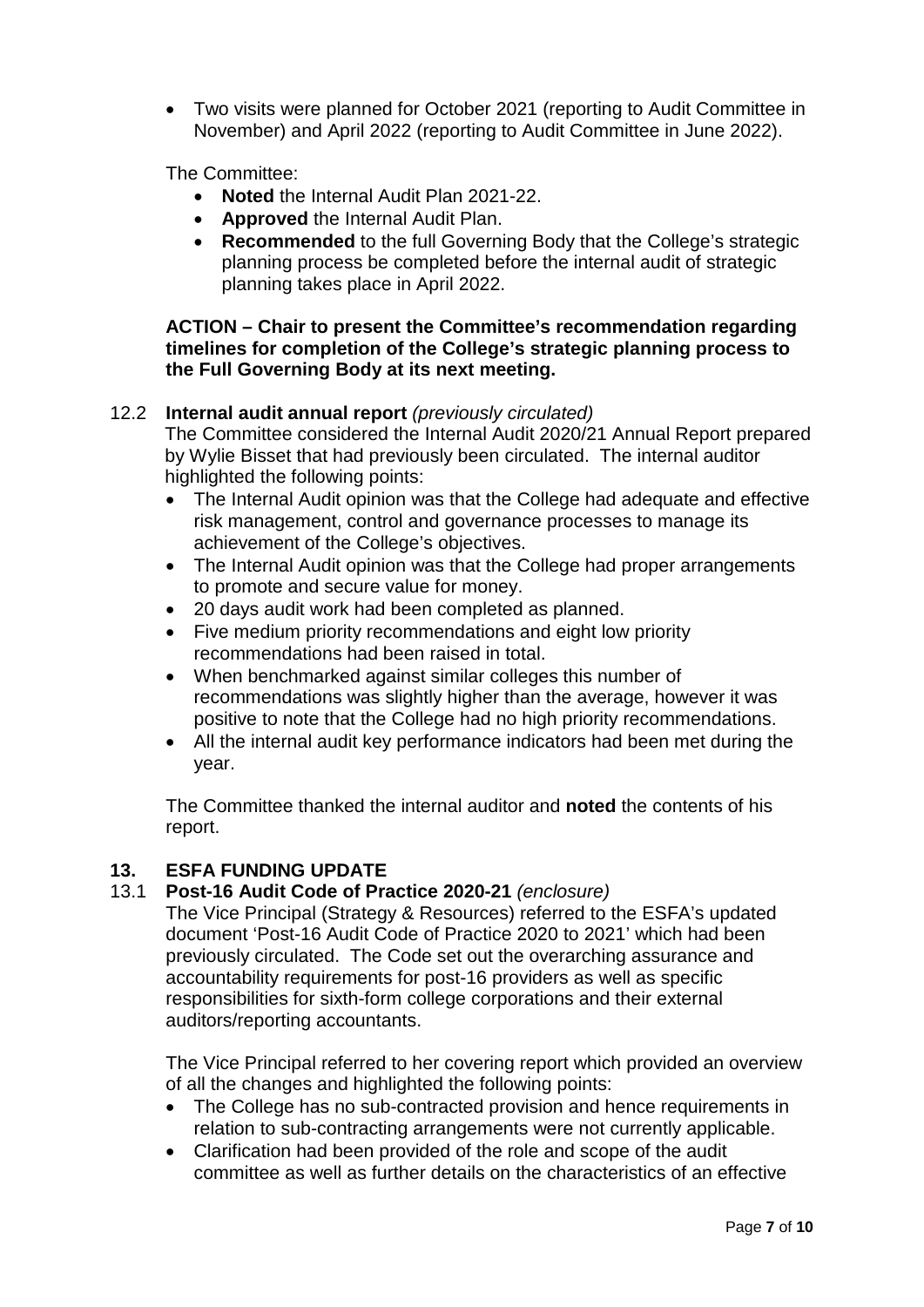audit committee and the abilities (as well as training and development needs) of its members.

- The Audit Committee must ensure that there is a policy in place for regular re-tendering of the external audit service every five years.
- A requirement had been introduced for external auditors to present their findings annually at a meeting of the board of governors, which may be a joint meeting with the Audit Committee.

The Vice Principal provided assurance to the Committee that the College would comply with all requirements set out in the Code.

The Committee:

- **Noted** the Post-16 Audit Code of Practice 2020-21.
- **Recommended** to the full Governing Body that the Chair and Vice Chair of Governors be invited to the Audit Committee meeting at which the external auditors presented their annual findings.

#### **ACTION – Chair to present the Committee's recommendation regarding annual presentation of the external auditor's findings to the Full Governing Body at its next meeting.**

#### 13.2 **College Accounts Direction** *(previously circulated)*

The Vice Principal (Strategy & Resources) referred to the ESFA's document 'College accounts direction 2020 to 2021' which had been previously circulated. This document set out the ESFA's financial reporting requirements for sixth-form college corporations for the financial year ending 31 July 2021.

The Vice Principal referred to her covering report which provided an overview of the changes and highlighted the following points:

- The first bullet point should read 'Carmel does not have any going concern queries as at the date of this meeting.'
- A requirement for the statement of corporate governance and internal control to include the number of Audit Committee meetings which took place in the year and the attendance records for each committee member.
- Confirmation that ESFA will continue to collect staff numbers on the basis of full-time equivalents through the finance record and that colleges may wish to provide this information in the accounts. It was reported that the College collects both head count and full-time equivalent staff data.

The Chair thanked the Vice Principal for her report and the Committee **noted** the requirements set out in the College Accounts Direction.

#### **14. DfE SKILLS FOR JOBS WHITE PAPER**

- 14.1 **Governance and accountability recommendations** *(previously circulated)* The Vice Principal (Strategy & Resources) referred to her report which had been based on a summary provided by Eversheds Sutherland and highlighted the following points:
	- It is envisaged that providers would have more autonomy to use funding as they see fit in order to meet the needs of learners and the skills needs of local employers.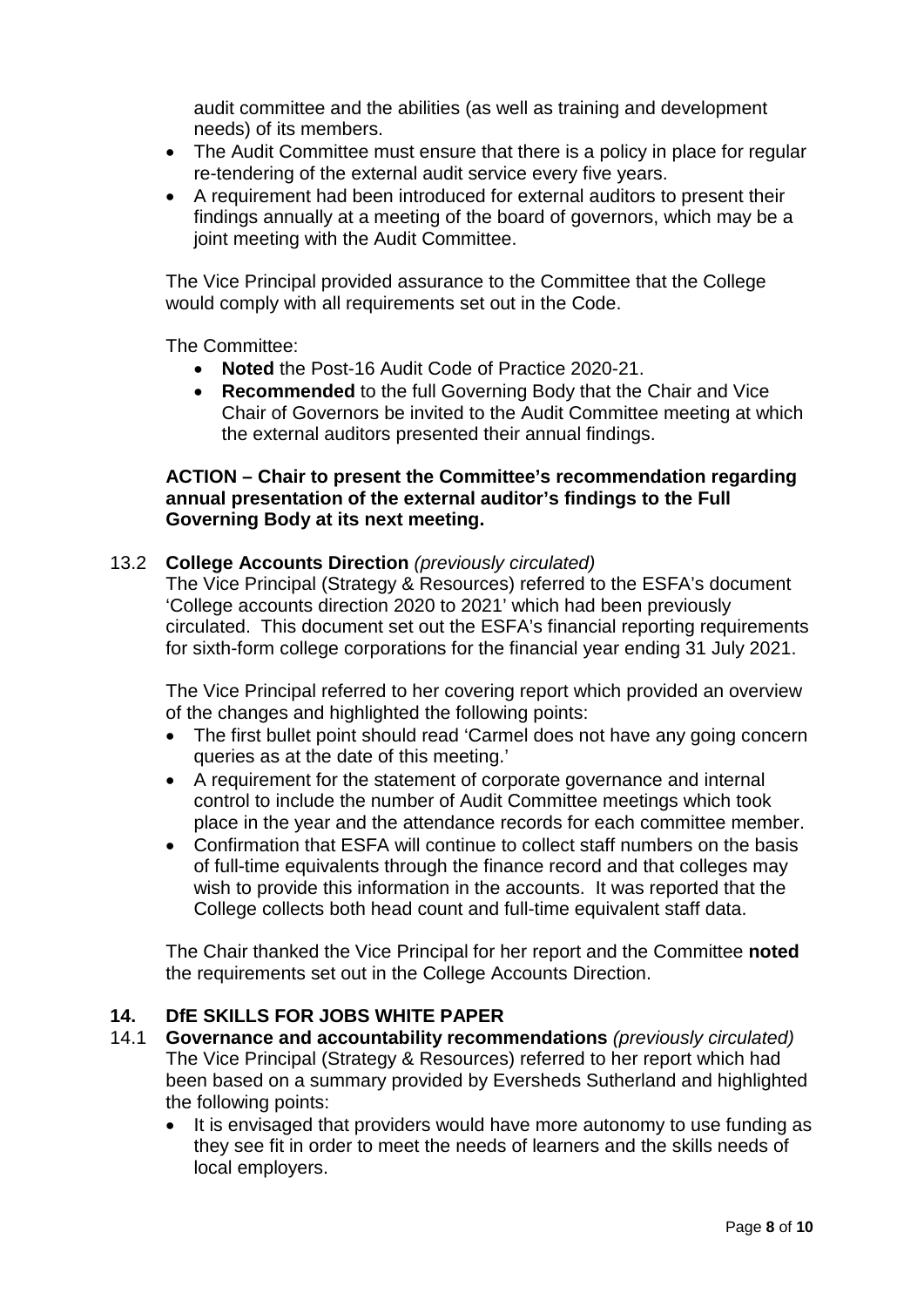- It was proposed that the accountability system would be reformed to focus less on process and more on the effectiveness of provider performance and outcomes achieved.
- Greater accountability measures would be introduced including a requirement for an external/independent panellist on Principal recruitment panels.
- Proposals to strengthen governance included a new competency and skills framework for corporation members along with new requirements for boards in respect of self-assessment and external reviews.

The Vice Principal reflected that whilst a lot of guidance and workshops in relation to the White Paper had already taken place within the sector, there had not been a real focus on learners and this must remain at the heart of everything at Carmel College.

It was anticipated that there would be further briefings or training sessions for governors at an appropriate point once the Bill had passed through Parliament.

The Committee **noted** the contents of the report.

#### **15. FUTURE AGENDA ITEMS**

#### 15.1 **To consider topic areas for future discussion** No areas were highlighted.

*The Internal and External Auditors were thanked for their attendance and Stephen Pringle and Nicola Tucker left the meeting.*

#### **16. ANNUAL AUDITOR REVIEW**

16.1 **Performance Review of Wylie Bisset – Internal Auditor Service** *(previously circulated)*

The Committee considered the performance and working relationship with the Internal Auditor during the 2020/21 academic year.

No concerns had been identified by the Audit Committee or the CMT.

All of the Internal Auditor key performance indicators had been met during the year.

The Committee **noted** this satisfactory annual performance review and that all performance indicators had been met.

#### 16.2 **Performance Review of Murray Smith LLP – Financial Statements and Regularity Auditor Service** *(previously circulated)* The Committee considered the performance and working relationship with the Financial Statements and Regularity Auditor during the 2020/21 academic year.

No concerns had been identified by the Audit Committee or the CMT.